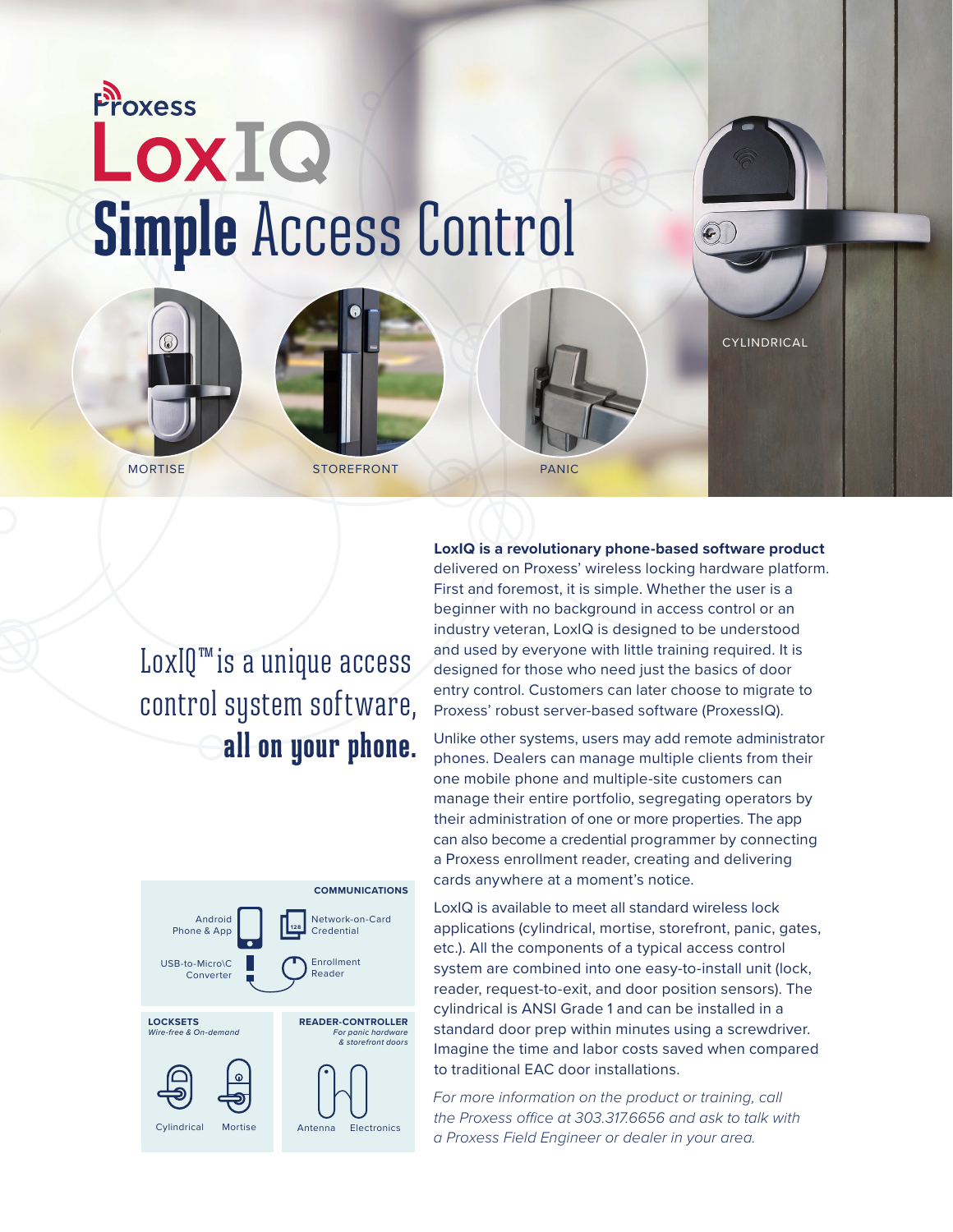### **FEATURES & BENEFITS**

### Proxess LoxIQ

| Unlimited users and doors; 5000 events; rotating audit trail.                                                                                                                                                                                                |
|--------------------------------------------------------------------------------------------------------------------------------------------------------------------------------------------------------------------------------------------------------------|
| Bluetooth technology on-board allows lock networking, mobile<br>credentials and emergency lockdown upgrades.                                                                                                                                                 |
| Unlike mechanical locks, Administrators can decide WHO may enter<br>doors, WHEN users are authorized to enter doors (time schedule),<br>and receive an audit trail of these events.                                                                          |
| Cylindrical: Installs in minutes without additional holes or door prep.<br>Mortise: One 5/8" hole.                                                                                                                                                           |
| ANSI Grade 1; UL, Indoor/Outdoor, BLE Wireless<br>Simple, field-reversible lever handing in seconds.                                                                                                                                                         |
| Emergency mechanical key over-ride includes pick resistant<br>removable core and patent pending process which monitors<br>emergency mechanical key operation.                                                                                                |
| 4 Levels of Connectivity allows customers to migrate from<br>communicating at the door, through smart card linkage,<br>BLE wireless bridges, or online.                                                                                                      |
| Utilizes Mifare DESFire EV2, the latest and most secure RFID<br>contactless smart credential technology. Proxess further protects<br>credential communication by utilizing a custom on-board app with<br>128bit AES encryption and custom electronic keying. |
| Mobile Phone App updates lock without cumbersome device<br>programming. Administrator can forward programming capability<br>to other mobile phone apps on another side of campus or around<br>the world.                                                     |
| Downloadable software app on phone programs locks.<br>Upgradeable to robust server-based software without changes<br>to the lock.                                                                                                                            |

#### **SCALABILITY**

LoxIQ™ is meant to get even beginners operating quickly. As system requirements become more demanding, users can switch to Proxess' unlimited server-based software.

#### **SIMPLE & INTUITIVE**

Nothing is easier and more intuitive than phone-based systems and LoxIQ<sup>™</sup> delivers on these expectations. Online software and hardware manuals keep answers at your fingertips and our training and support teams assure your success.

#### **FLEXIBLE MANAGEMENT**

- Easily add multiple administrator and client management phones.
- Easily add multiple customer accounts.
- Easily add multiple customer sites.

#### **REDUNDANCY**

Each administrator phone app retains the system database so the database can always be active on multiple devices without a complex restoration process.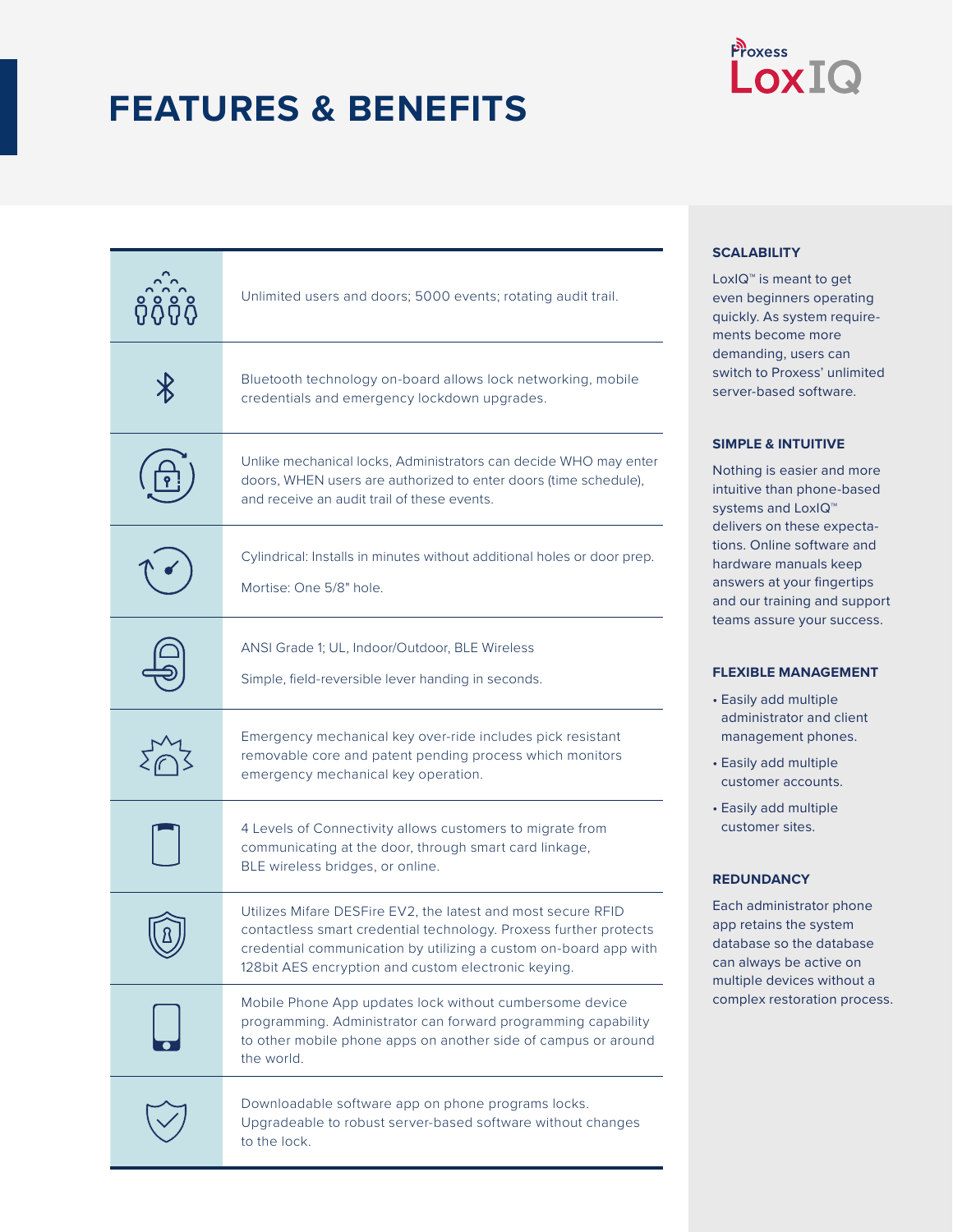## **HARDWARE SPECIFICATIONS**